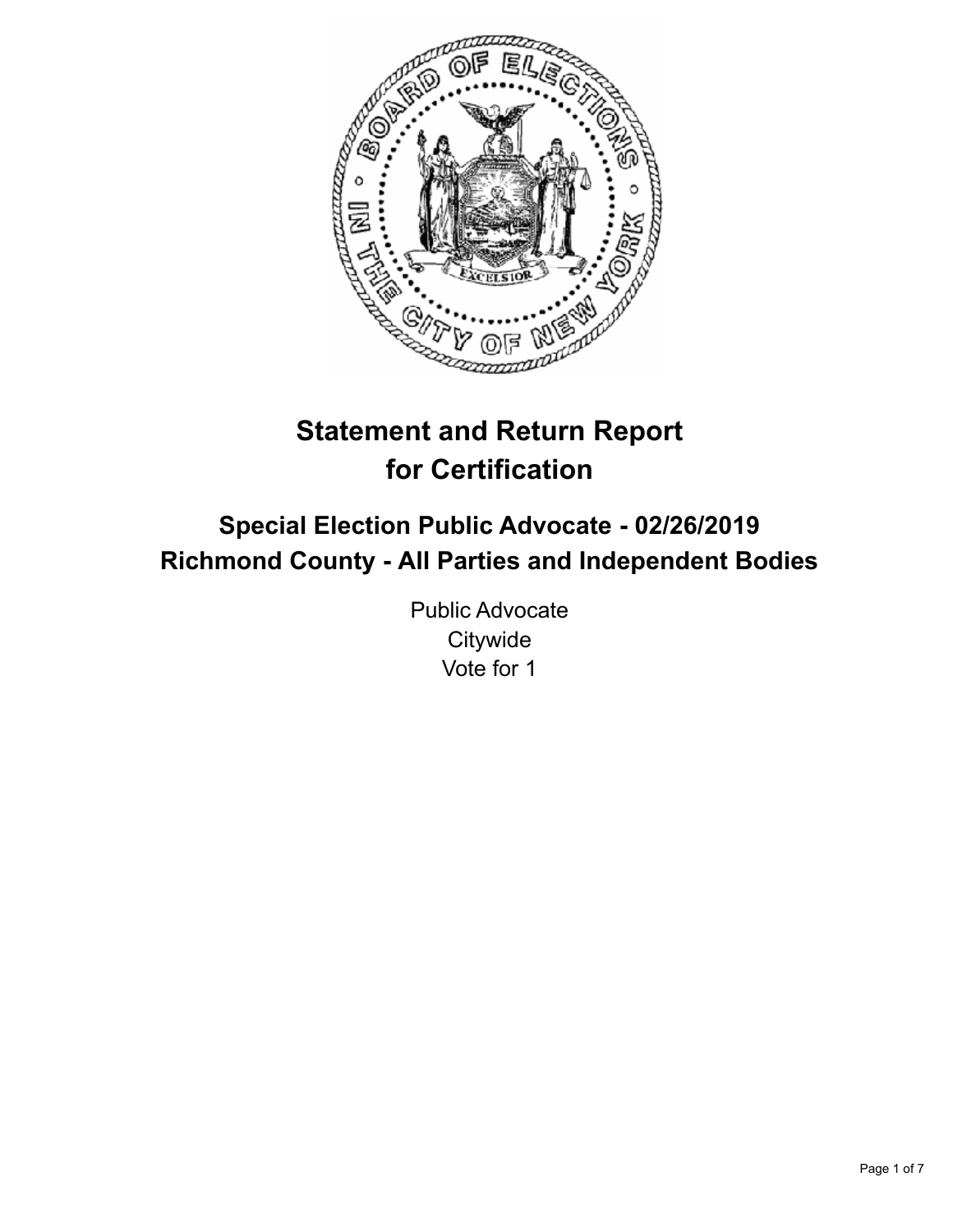

| PUBLIC COUNTER                                           | 5,511                   |
|----------------------------------------------------------|-------------------------|
| MANUALLY COUNTED EMERGENCY                               | 0                       |
| <b>ABSENTEE / MILITARY</b>                               | 450                     |
| AFFIDAVIT                                                | 9                       |
| <b>Total Ballots</b>                                     | 5,970                   |
| Less - Inapplicable Federal/Special Presidential Ballots | 0                       |
| <b>Total Applicable Ballots</b>                          | 5,970                   |
| MELISSA MARK-VIVERITO (FIX THE MTA)                      | 631                     |
| MICHAEL A. BLAKE (FOR THE PEOPLE)                        | 433                     |
| DAWN L. SMALLS (NO MORE DELAYS)                          | 276                     |
| ERIC A. ULRICH (COMMON SENSE)                            | 1,725                   |
| YDANIS RODRIGUEZ (UNITE IMMIGRANTS)                      | 145                     |
| DANIEL J. O'DONNELL (EQUALITY FOR ALL)                   | 157                     |
| RAFAEL L. ESPINAL JR. (LIVABLE CITY)                     | 161                     |
| LATRICE M. WALKER (POWER FORWARD)                        | 45                      |
| JUMAANE D. WILLIAMS (IT'S TIME LET'S GO)                 | 1,694                   |
| RON KIM (NO AMAZON)                                      | 144                     |
| BENJAMIN L. YEE (COMMUNITY STRONG)                       | 81                      |
| A. MANNY ALICANDRO (BETTER LEADERS)                      | 88                      |
| NOMIKI D. KONST (PAY FOLKS MORE)                         | 114                     |
| DAVID EISENBACH (STOP REBNY)                             | 39                      |
| JARED RICH (JARED RICH FOR NYC)                          | 32                      |
| ANTHONY TONY HERBERT (RESIDENTS FIRST)                   | 52                      |
| HELAL A. SHEIKH (FRIENDS OF HELAL)                       | 26                      |
| AL CURTIS (WRITE-IN)                                     | 1                       |
| BRIAN J. LALINE (WRITE-IN)                               | $\mathbf{1}$            |
| CHARLES THOMAS BRIDGES (WRITE-IN)                        | $\mathbf{1}$            |
| GENA MIMOZO (WRITE-IN)                                   | $\mathbf{1}$            |
| JAMES LANE (WRITE-IN)                                    | $\overline{c}$          |
| JOHN B. COSCIA (WRITE-IN)                                | $\overline{\mathbf{c}}$ |
| LARRY NACASTRO (WRITE-IN)                                | $\mathbf{1}$            |
| MARK GREEN (WRITE-IN)                                    | 1                       |
| MICHAEL REED (WRITE-IN)                                  | 1                       |
| NANCY ZAZULKA (WRITE-IN)                                 | 1                       |
| SCOTT MCGARTY (WRITE-IN)                                 | $\mathbf{1}$            |
| THOMAS EPPINGER (WRITE-IN)                               | $\mathbf{1}$            |
| UNATTRIBUTABLE WRITE-IN (WRITE-IN)                       | 5                       |
| <b>Total Votes</b>                                       | 5,862                   |
| Unrecorded                                               | 108                     |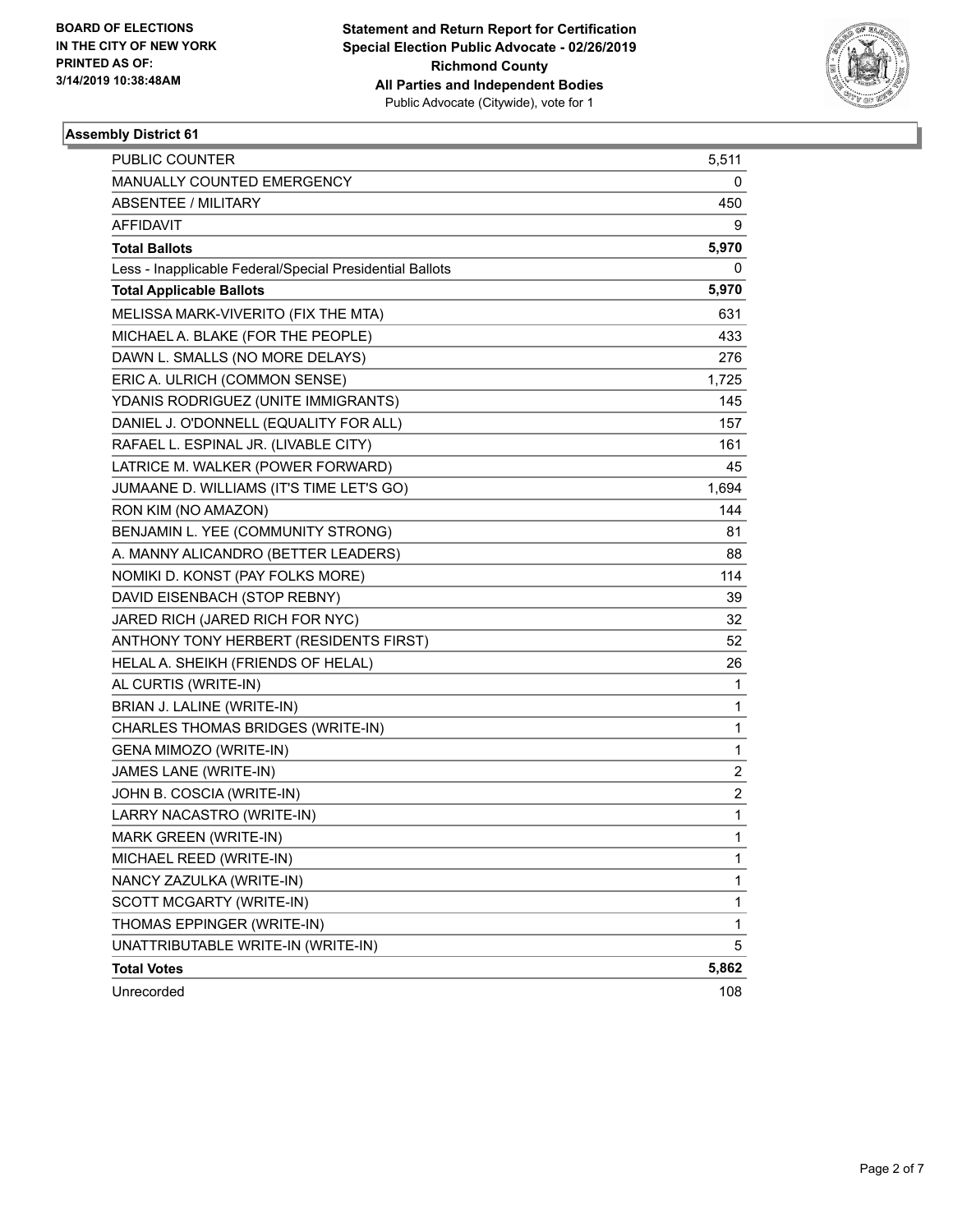

| PUBLIC COUNTER                                           | 6,281                   |
|----------------------------------------------------------|-------------------------|
| MANUALLY COUNTED EMERGENCY                               | 0                       |
| <b>ABSENTEE / MILITARY</b>                               | 322                     |
| AFFIDAVIT                                                | 6                       |
| <b>Total Ballots</b>                                     | 6,609                   |
| Less - Inapplicable Federal/Special Presidential Ballots | 0                       |
| <b>Total Applicable Ballots</b>                          | 6,609                   |
| MELISSA MARK-VIVERITO (FIX THE MTA)                      | 257                     |
| MICHAEL A. BLAKE (FOR THE PEOPLE)                        | 153                     |
| DAWN L. SMALLS (NO MORE DELAYS)                          | 78                      |
| ERIC A. ULRICH (COMMON SENSE)                            | 5,179                   |
| YDANIS RODRIGUEZ (UNITE IMMIGRANTS)                      | 22                      |
| DANIEL J. O'DONNELL (EQUALITY FOR ALL)                   | 85                      |
| RAFAEL L. ESPINAL JR. (LIVABLE CITY)                     | 53                      |
| LATRICE M. WALKER (POWER FORWARD)                        | 4                       |
| JUMAANE D. WILLIAMS (IT'S TIME LET'S GO)                 | 202                     |
| RON KIM (NO AMAZON)                                      | 116                     |
| BENJAMIN L. YEE (COMMUNITY STRONG)                       | 50                      |
| A. MANNY ALICANDRO (BETTER LEADERS)                      | 113                     |
| NOMIKI D. KONST (PAY FOLKS MORE)                         | 69                      |
| DAVID EISENBACH (STOP REBNY)                             | 57                      |
| JARED RICH (JARED RICH FOR NYC)                          | 34                      |
| ANTHONY TONY HERBERT (RESIDENTS FIRST)                   | 51                      |
| HELAL A. SHEIKH (FRIENDS OF HELAL)                       | 4                       |
| CURTIS SILWA (WRITE-IN)                                  | 1                       |
| DONALD J. TRUMP (WRITE-IN)                               | 1                       |
| FRANK JOSEPH REILLY (WRITE-IN)                           | 1                       |
| IGNAZIO VENEZIA (WRITE-IN)                               | 1                       |
| JEFFREY SIWAON (WRITE-IN)                                | 1                       |
| JIMMY MCMILLAN (WRITE-IN)                                | 1                       |
| JOHN M. PICOZZI (WRITE-IN)                               | 1                       |
| JOYCE HUPPERT (WRITE-IN)                                 | 1                       |
| JULIE P. CAT (WRITE-IN)                                  | 1                       |
| LOUIS MONTE (WRITE-IN)                                   | 1                       |
| MICHAEL HARDING (WRITE-IN)                               | 1                       |
| RITA EISENBERG (WRITE-IN)                                | $\overline{\mathbf{c}}$ |
| SAL F. ALBANESE (WRITE-IN)                               | 1                       |
| UNATTRIBUTABLE WRITE-IN (WRITE-IN)                       | 8                       |
| <b>Total Votes</b>                                       | 6,549                   |
| Unrecorded                                               | 60                      |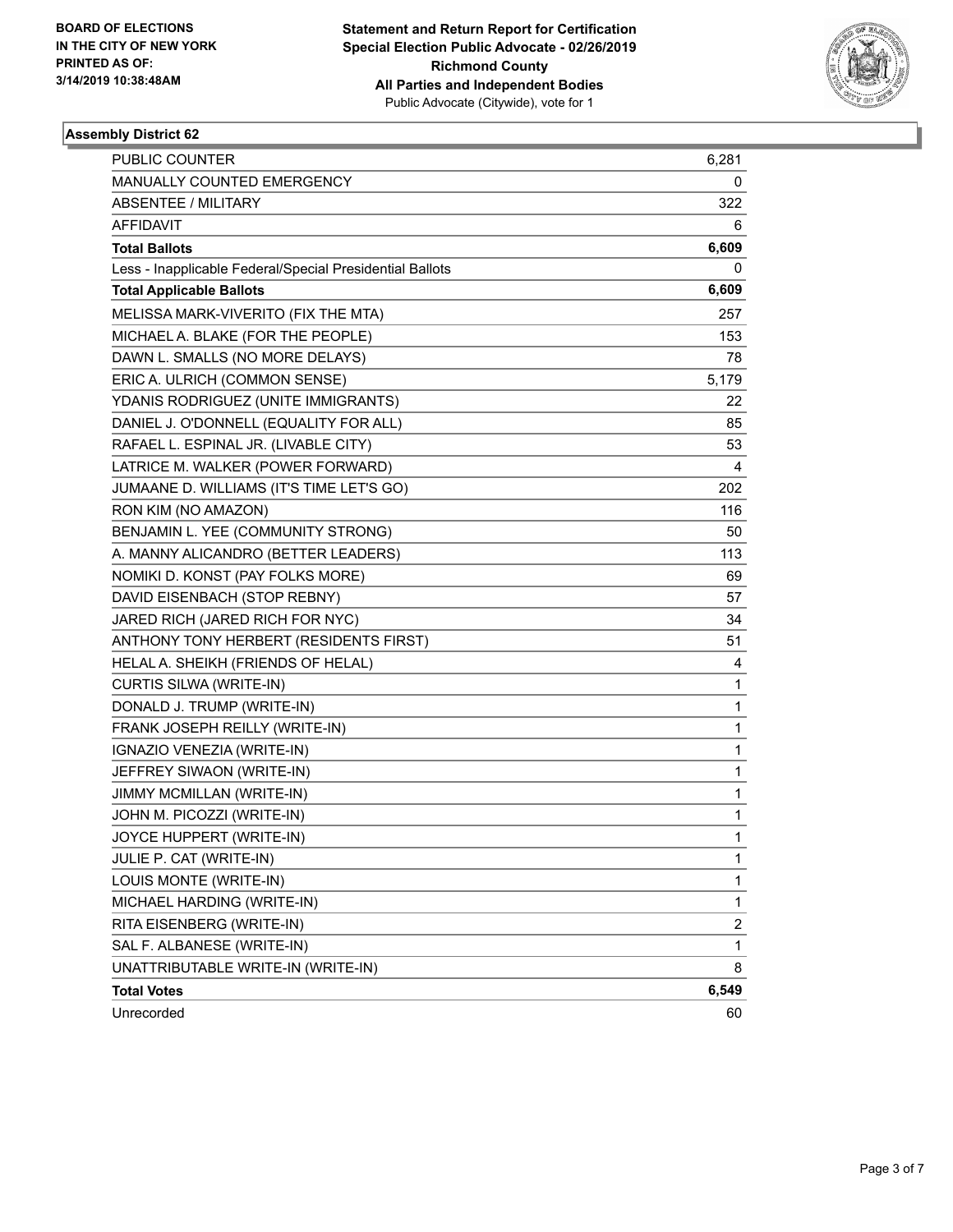

| PUBLIC COUNTER                                           | 5,330                   |
|----------------------------------------------------------|-------------------------|
| MANUALLY COUNTED EMERGENCY                               | 0                       |
| <b>ABSENTEE / MILITARY</b>                               | 451                     |
| AFFIDAVIT                                                | 8                       |
| <b>Total Ballots</b>                                     | 5,789                   |
| Less - Inapplicable Federal/Special Presidential Ballots | 0                       |
| <b>Total Applicable Ballots</b>                          | 5,789                   |
| MELISSA MARK-VIVERITO (FIX THE MTA)                      | 389                     |
| MICHAEL A. BLAKE (FOR THE PEOPLE)                        | 277                     |
| DAWN L. SMALLS (NO MORE DELAYS)                          | 140                     |
| ERIC A. ULRICH (COMMON SENSE)                            | 3,330                   |
| YDANIS RODRIGUEZ (UNITE IMMIGRANTS)                      | 47                      |
| DANIEL J. O'DONNELL (EQUALITY FOR ALL)                   | 137                     |
| RAFAEL L. ESPINAL JR. (LIVABLE CITY)                     | 72                      |
| LATRICE M. WALKER (POWER FORWARD)                        | 18                      |
| JUMAANE D. WILLIAMS (IT'S TIME LET'S GO)                 | 670                     |
| RON KIM (NO AMAZON)                                      | 160                     |
| BENJAMIN L. YEE (COMMUNITY STRONG)                       | 77                      |
| A. MANNY ALICANDRO (BETTER LEADERS)                      | 109                     |
| NOMIKI D. KONST (PAY FOLKS MORE)                         | 74                      |
| DAVID EISENBACH (STOP REBNY)                             | 54                      |
| JARED RICH (JARED RICH FOR NYC)                          | 38                      |
| ANTHONY TONY HERBERT (RESIDENTS FIRST)                   | 52                      |
| HELAL A. SHEIKH (FRIENDS OF HELAL)                       | 20                      |
| DANIEL CHRISTMANN (WRITE-IN)                             | 1                       |
| DAVID T. ARTERSI (WRITE-IN)                              | $\overline{c}$          |
| JAMES S. ODDO (WRITE-IN)                                 | $\overline{\mathbf{c}}$ |
| JONATHAN KRAVS (WRITE-IN)                                | $\overline{c}$          |
| JONATHAN ROSSI (WRITE-IN)                                | $\mathbf{1}$            |
| JOSEPH PIDORIANO (WRITE-IN)                              | 1                       |
| KUNI LEML (WRITE-IN)                                     | 1                       |
| MARY CURRY (WRITE-IN)                                    | 1                       |
| SCOTT MCCARTHY (WRITE-IN)                                | 1                       |
| SRIRAM RAGHU (WRITE-IN)                                  | 1                       |
| STEVEN MATTEO (WRITE-IN)                                 | $\mathbf{1}$            |
| UNATTRIBUTABLE WRITE-IN (WRITE-IN)                       | 3                       |
| UNCOUNTED WRITE-IN PER STATUTE (WRITE-IN)                | $\mathbf{1}$            |
| <b>Total Votes</b>                                       | 5,682                   |
| Unrecorded                                               | 107                     |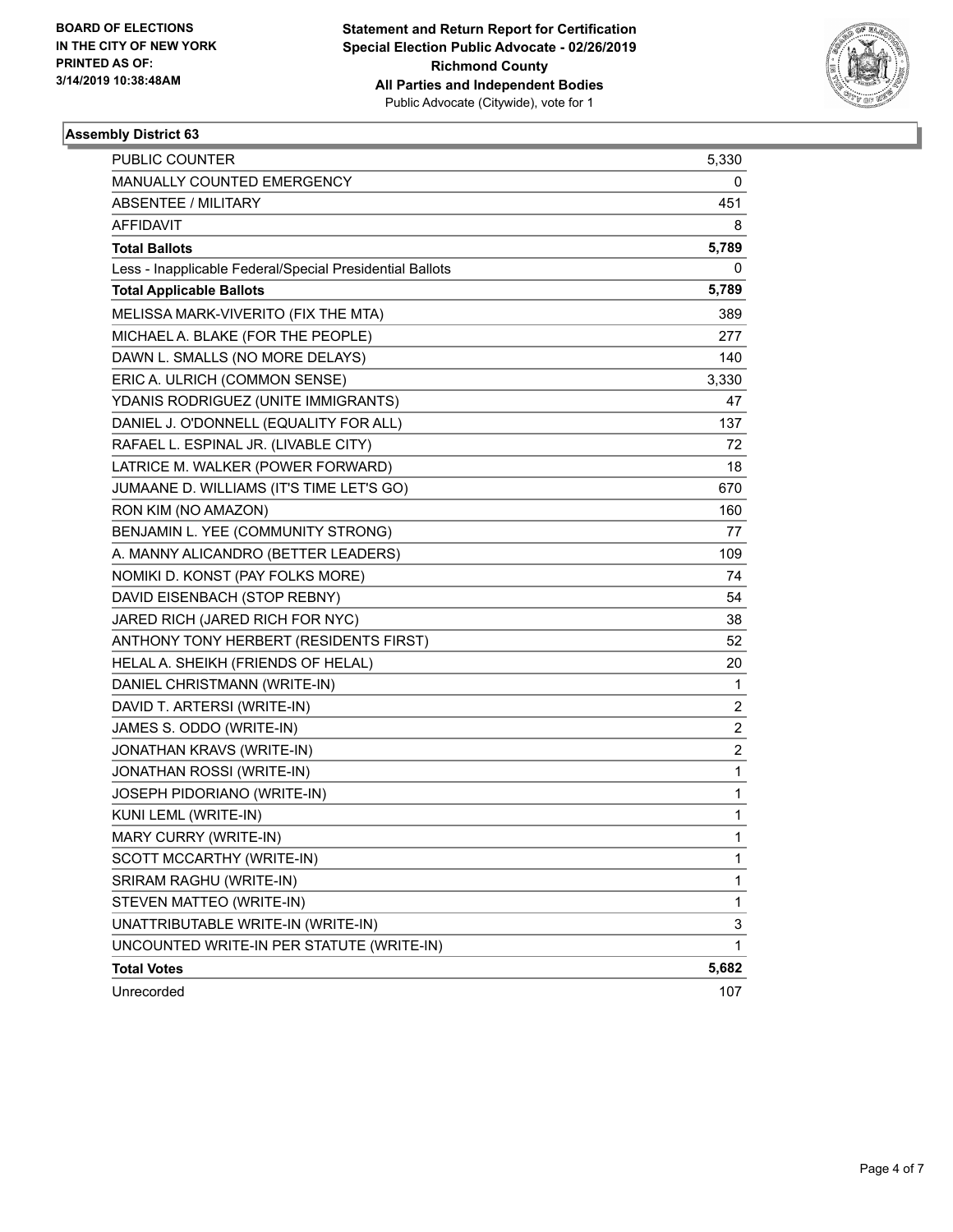

| PUBLIC COUNTER                                           | 4,129                   |
|----------------------------------------------------------|-------------------------|
| <b>MANUALLY COUNTED EMERGENCY</b>                        | 0                       |
| <b>ABSENTEE / MILITARY</b>                               | 359                     |
| <b>AFFIDAVIT</b>                                         | 4                       |
| <b>Total Ballots</b>                                     | 4,492                   |
| Less - Inapplicable Federal/Special Presidential Ballots | 0                       |
| <b>Total Applicable Ballots</b>                          | 4,492                   |
| MELISSA MARK-VIVERITO (FIX THE MTA)                      | 267                     |
| MICHAEL A. BLAKE (FOR THE PEOPLE)                        | 155                     |
| DAWN L. SMALLS (NO MORE DELAYS)                          | 83                      |
| ERIC A. ULRICH (COMMON SENSE)                            | 2,937                   |
| YDANIS RODRIGUEZ (UNITE IMMIGRANTS)                      | 43                      |
| DANIEL J. O'DONNELL (EQUALITY FOR ALL)                   | 97                      |
| RAFAEL L. ESPINAL JR. (LIVABLE CITY)                     | 74                      |
| LATRICE M. WALKER (POWER FORWARD)                        | 11                      |
| JUMAANE D. WILLIAMS (IT'S TIME LET'S GO)                 | 269                     |
| RON KIM (NO AMAZON)                                      | 95                      |
| BENJAMIN L. YEE (COMMUNITY STRONG)                       | 62                      |
| A. MANNY ALICANDRO (BETTER LEADERS)                      | 118                     |
| NOMIKI D. KONST (PAY FOLKS MORE)                         | 76                      |
| DAVID EISENBACH (STOP REBNY)                             | 27                      |
| JARED RICH (JARED RICH FOR NYC)                          | 24                      |
| ANTHONY TONY HERBERT (RESIDENTS FIRST)                   | 52                      |
| HELAL A. SHEIKH (FRIENDS OF HELAL)                       | 10                      |
| ANDREW DILORENZO (WRITE-IN)                              | 1                       |
| ANTHONY ANASTASIO (WRITE-IN)                             | 1                       |
| DONALD J. TRUMP (WRITE-IN)                               | 1                       |
| JEFF TKACHUK (WRITE-IN)                                  | 1                       |
| <b>MARK CASHER (WRITE-IN)</b>                            | 1                       |
| MARK G. ZAINADA (WRITE-IN)                               | 1                       |
| MICHAEL CASTAGAETTI (WRITE-IN)                           | 1                       |
| MICHAEL W. REILLY JR. (WRITE-IN)                         | $\overline{\mathbf{c}}$ |
| RONALD CASTORINA JR (WRITE-IN)                           | 1                       |
| RONALD CASTORINA JR. (WRITE-IN)                          | 1                       |
| UNATTRIBUTABLE WRITE-IN (WRITE-IN)                       | 1                       |
| <b>Total Votes</b>                                       | 4,412                   |
| Unrecorded                                               | 80                      |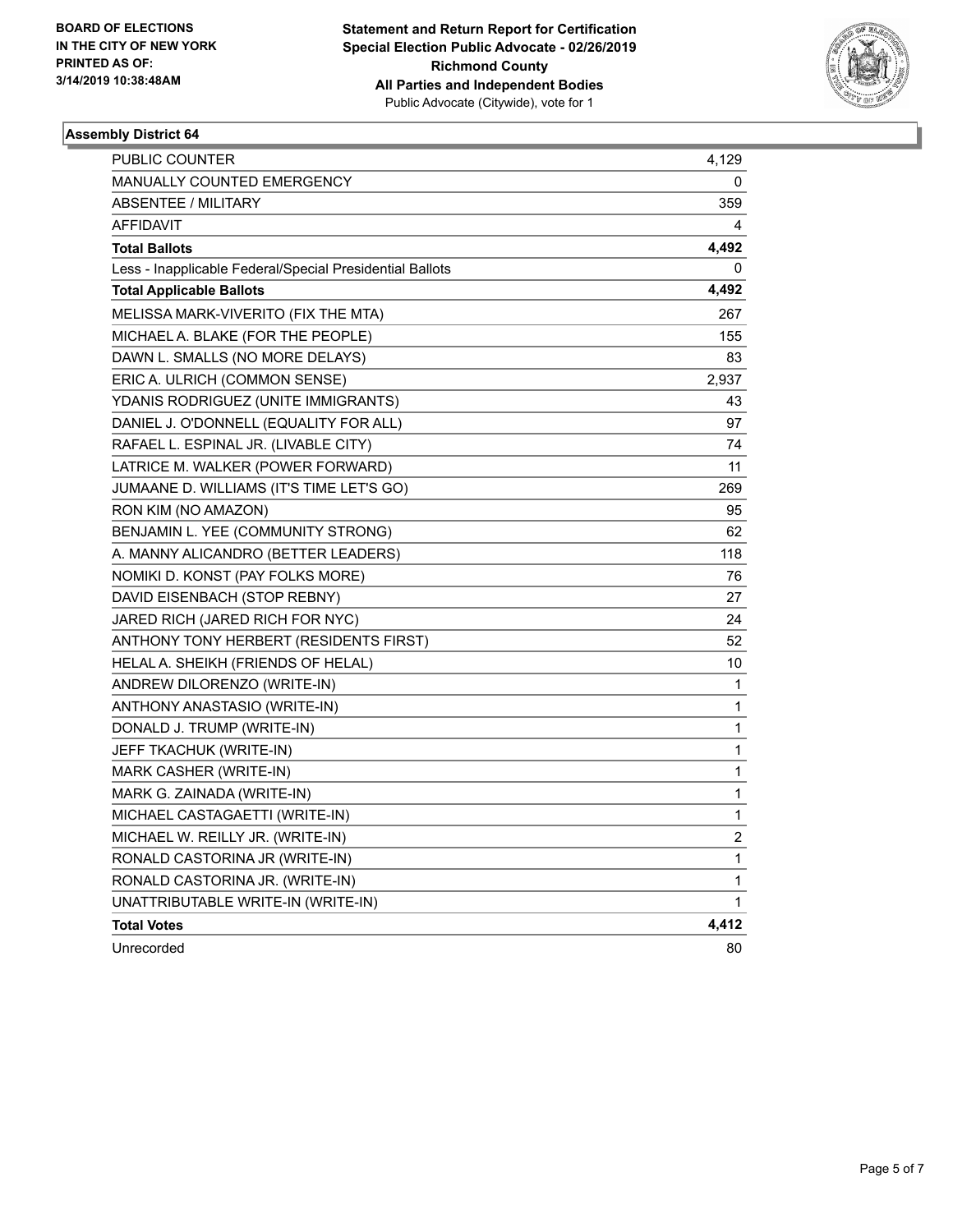

### **Total for Public Advocate (Citywide) - Richmond County**

| PUBLIC COUNTER                                           | 21,251                  |
|----------------------------------------------------------|-------------------------|
| MANUALLY COUNTED EMERGENCY                               | 0                       |
| <b>ABSENTEE / MILITARY</b>                               | 1,582                   |
| AFFIDAVIT                                                | 27                      |
| <b>Total Ballots</b>                                     | 22,860                  |
| Less - Inapplicable Federal/Special Presidential Ballots | 0                       |
| <b>Total Applicable Ballots</b>                          | 22,860                  |
| MELISSA MARK-VIVERITO (FIX THE MTA)                      | 1,544                   |
| MICHAEL A. BLAKE (FOR THE PEOPLE)                        | 1,018                   |
| DAWN L. SMALLS (NO MORE DELAYS)                          | 577                     |
| ERIC A. ULRICH (COMMON SENSE)                            | 13,171                  |
| YDANIS RODRIGUEZ (UNITE IMMIGRANTS)                      | 257                     |
| DANIEL J. O'DONNELL (EQUALITY FOR ALL)                   | 476                     |
| RAFAEL L. ESPINAL JR. (LIVABLE CITY)                     | 360                     |
| LATRICE M. WALKER (POWER FORWARD)                        | 78                      |
| JUMAANE D. WILLIAMS (IT'S TIME LET'S GO)                 | 2,835                   |
| RON KIM (NO AMAZON)                                      | 515                     |
| BENJAMIN L. YEE (COMMUNITY STRONG)                       | 270                     |
| A. MANNY ALICANDRO (BETTER LEADERS)                      | 428                     |
| NOMIKI D. KONST (PAY FOLKS MORE)                         | 333                     |
| DAVID EISENBACH (STOP REBNY)                             | 177                     |
| JARED RICH (JARED RICH FOR NYC)                          | 128                     |
| ANTHONY TONY HERBERT (RESIDENTS FIRST)                   | 207                     |
| HELAL A. SHEIKH (FRIENDS OF HELAL)                       | 60                      |
| AL CURTIS (WRITE-IN)                                     | 1                       |
| ANDREW DILORENZO (WRITE-IN)                              | 1                       |
| ANTHONY ANASTASIO (WRITE-IN)                             | 1                       |
| BRIAN J. LALINE (WRITE-IN)                               | 1                       |
| CHARLES THOMAS BRIDGES (WRITE-IN)                        | 1                       |
| <b>CURTIS SILWA (WRITE-IN)</b>                           | 1                       |
| DANIEL CHRISTMANN (WRITE-IN)                             | 1                       |
| DAVID T. ARTERSI (WRITE-IN)                              | $\overline{c}$          |
| DONALD J. TRUMP (WRITE-IN)                               | $\overline{2}$          |
| FRANK JOSEPH REILLY (WRITE-IN)                           | 1                       |
| GENA MIMOZO (WRITE-IN)                                   | 1                       |
| IGNAZIO VENEZIA (WRITE-IN)                               | 1                       |
| JAMES LANE (WRITE-IN)                                    | 2                       |
| JAMES S. ODDO (WRITE-IN)                                 | $\overline{\mathbf{c}}$ |
| JEFF TKACHUK (WRITE-IN)                                  | 1                       |
| JEFFREY SIWAON (WRITE-IN)                                | 1                       |
| JIMMY MCMILLAN (WRITE-IN)                                | 1                       |
| JOHN B. COSCIA (WRITE-IN)                                | 2                       |
| JOHN M. PICOZZI (WRITE-IN)                               | 1                       |
| JONATHAN KRAVS (WRITE-IN)                                | $\overline{\mathbf{c}}$ |
| JONATHAN ROSSI (WRITE-IN)                                | 1                       |
| JOSEPH PIDORIANO (WRITE-IN)                              | 1                       |